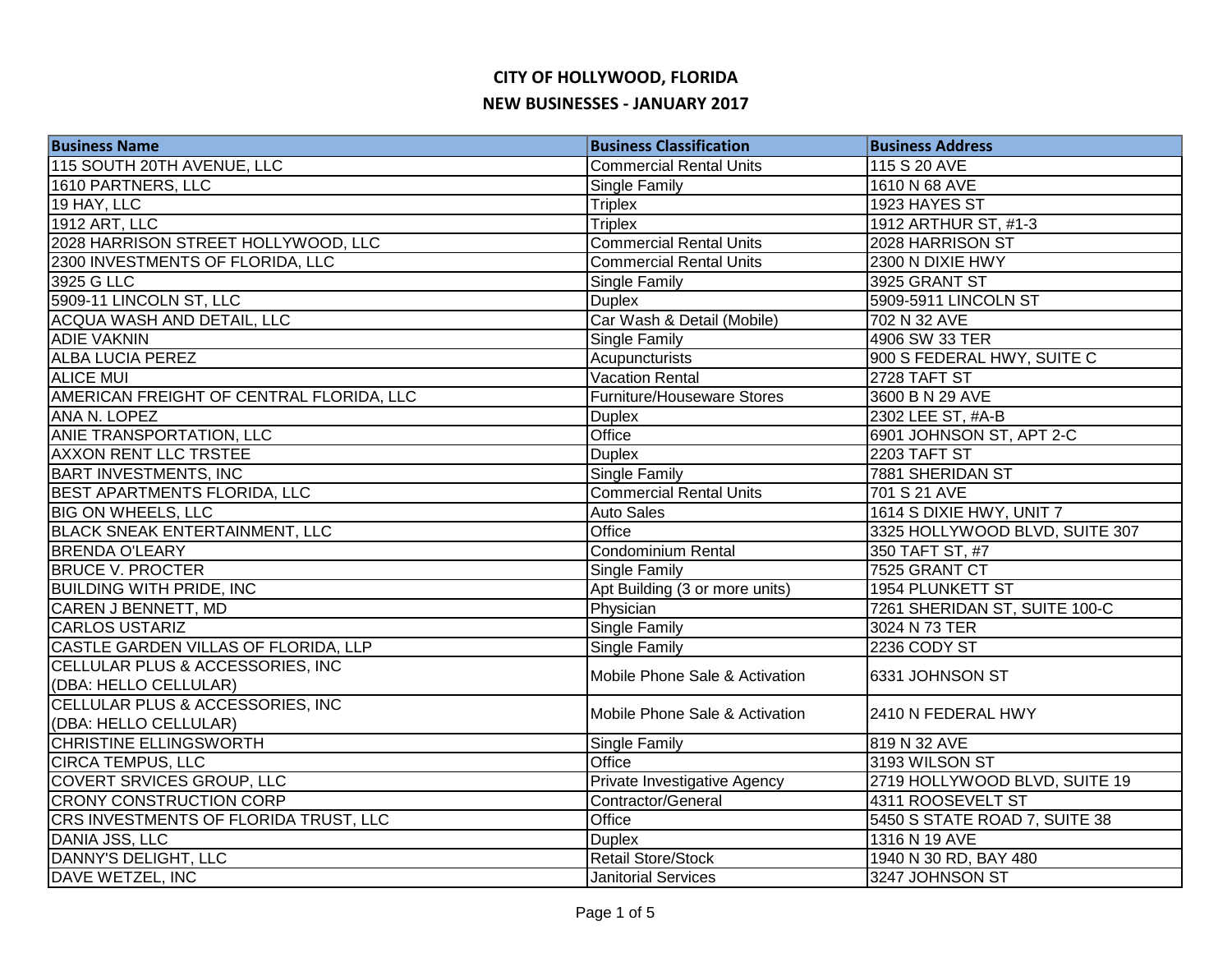| <b>Business Name</b>                             | <b>Business Classification</b> | <b>Business Address</b>          |
|--------------------------------------------------|--------------------------------|----------------------------------|
| <b>DAVID MENAHEM</b>                             | Single Family                  | 3464 SW 53 CT                    |
| <b>DONALD CONTI</b>                              | Office                         | 2728 WASHINGTON ST               |
| DURANGO & SAA INVESTMENTS. LLC                   | Apt Building (3 or more units) | 1840 FILLMORE ST                 |
| E A S REALTY CORP                                | <b>Commercial Rental Units</b> | 2223 PEMBROKE RD                 |
| <b>EDWARD GRIFFIN</b>                            | <b>Vacation Rental</b>         | 1124 JEFFERSON ST                |
| EDWIN FERNANDO ORREGO                            | Attorney                       | 4601 SHERIDAN ST, SUITE 311      |
| ELYON GLOBAL INVESTMENT, LLC                     | <b>Vacation Rental</b>         | 4307 TAYLOR ST                   |
| ENTERPRISES LEASING COMPANY OF FLORIDA, LLC      | Car/Truck Lease/Rental         | 1700 ELLER DR                    |
| (DBA: ALAMO RENT-A-CAR)                          |                                |                                  |
| <b>ERIC C EDISON</b>                             | Attorney                       | 4000 HOLLYWOOD BLVD, SUITE 500-N |
| EXECUTIVE MORTGAGE GROUP OF FLORIDA, LLC         | Broker/Mortgage                | 901 S. STATE ROAD 7, SUITE 319   |
| EZEKIEL WATCHMAN PROPERTIES, INC                 | Single Family                  | 3416 FORREST DR                  |
| EZEKIEL WATCHMAN PROPERTIES, INC                 | <b>Single Family</b>           | 3345 FORREST DR                  |
| <b>EZEKIEL WATCHMAN PROPERTIES, INC</b>          | Single Family                  | 3331 ATLANTA ST                  |
| FACADE AND ENVELOPE ENGINEERING CONSULTANTS, LLC | Contractor/Engineering         | 1930 HARRISON ST, SUITE 204      |
| G.L.E. INVESTMENTS GROUP, LLC                    | <b>Single Family</b>           | 6713 RALEIGH ST                  |
| G.L.E. INVESTMENTS GROUP, LLC                    | Single Family                  | 7528 GARFIELD ST                 |
| G.L.E. INVESTMENTS GROUP, LLC                    | <b>Single Family</b>           | 6610 GREENE ST                   |
| <b>GIOVANNI COLPANI</b>                          | <b>Vacation Rental</b>         | 4801 JEFFERSON ST                |
| <b>GIOVANNI COLPANI</b>                          | <b>Vacation Rental</b>         | 2720 TAFT ST                     |
| GK RENTALS 1800, LLC                             | <b>Vacation Rental</b>         | 1438 GARFIELD ST                 |
| GK RENTALS 1800, LLC                             | <b>Vacation Rental</b>         | 1411 HAYES ST                    |
| GK RENTALS 1800, LLC                             | Vacation Rental                | 1511 ARTHUR ST                   |
| GK RENTALS 1800, LLC                             | <b>Vacation Rental</b>         | 2124 N 14 CT                     |
| GK RENTALS 1800, LLC                             | <b>Vacation Rental</b>         | 1447 HARDING ST                  |
| <b>GOLF PALM APARTMENTS, LLC</b>                 | <b>Commercial Rental Units</b> | 1824 HARRISON ST                 |
| <b>HADAS INVESTMENTS, LLC</b>                    | Single Family                  | 6551 COOLIDGE ST                 |
| HALLANDALE HEALTH SPA & CLINIC, INC              | Health Salon                   | 900 S FEDERAL HWY, SUITE C       |
| <b>HARRY S BAYRON</b>                            | Physician                      | 1101 S 21 AVE                    |
| HMMM SOLUTIONS, LLC                              | Office                         | 2719 HOLLYWOOD BLVD, SUITE 249   |
| <b>HOUSE OF CRUISERS, LLC</b>                    | <b>Auto Sales</b>              | 640 N DIXIE HWY, UNIT 652        |
| <b>IRIT BEN-AHARON</b>                           | Single Family                  | 2303 HOOD ST                     |
| JARED N HELFANT, DDS                             | Dentist/Orthodontist           | 1714-1718 SHERIDAN ST            |
| <b>JEFFREY KIJEK</b>                             | <b>Duplex</b>                  | 1706 PLUNKETT ST                 |
| JENNIFER SORROZA, DMD                            | Dentist/Orthodontist           | 1714-1718 SHERIDAN ST            |
| <b>JON L RAUCH</b>                               | Dentist/Orthodontist           | 3220 STIRLING RD                 |
| <b>JONAS CLARK</b>                               | <b>Single Family</b>           | 2315 DOUGLAS ST                  |
| <b>JOSEPH COLPANI</b>                            | Vacation Rental                | 1702 N 28 AVE, #5                |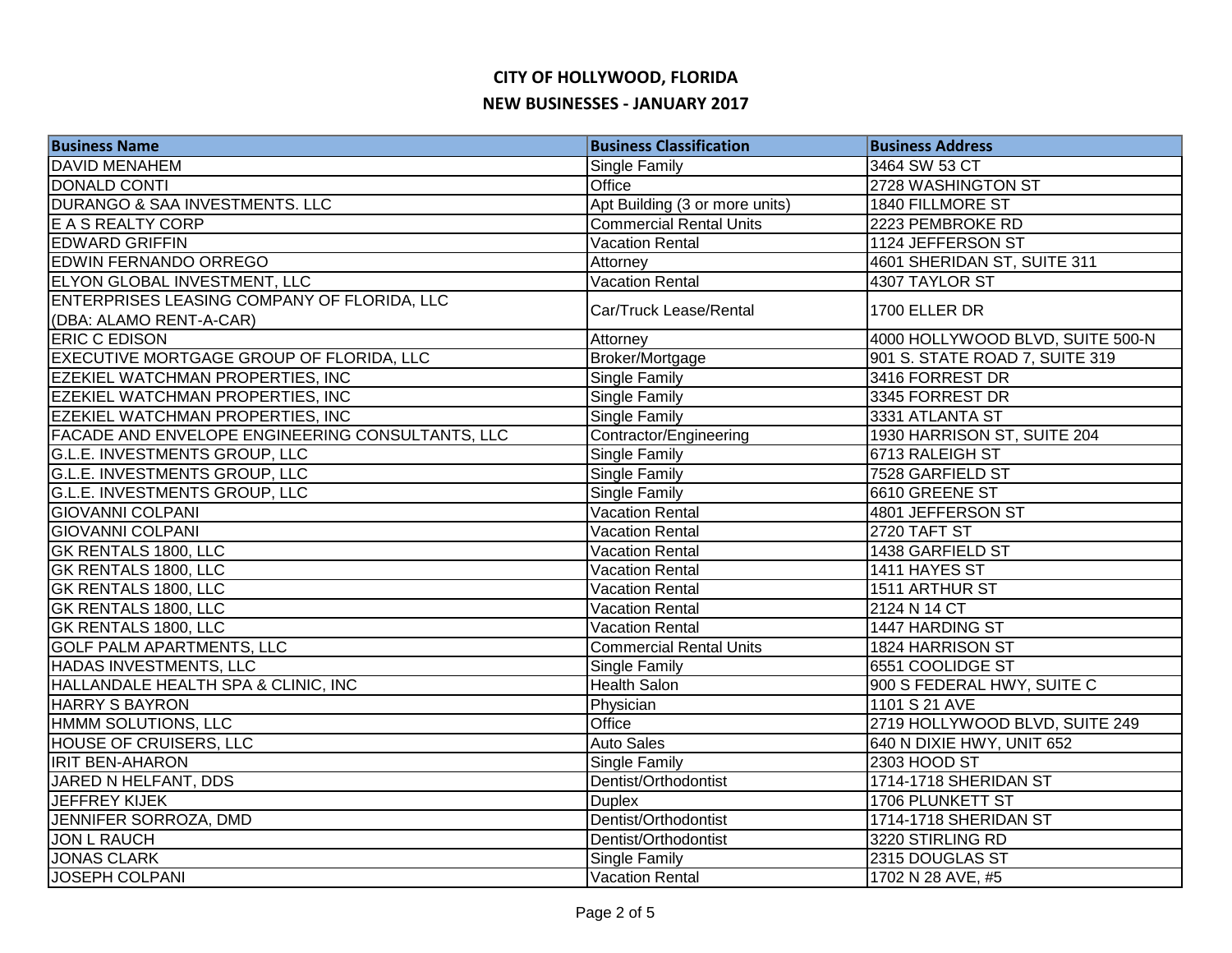| <b>Business Name</b>           | <b>Business Classification</b> | <b>Business Address</b>         |
|--------------------------------|--------------------------------|---------------------------------|
| <b>JOSEPH COLPANI</b>          | <b>Vacation Rental</b>         | 1606 N 26 AVE                   |
| JUDITH L GARTNER, DMD          | Dentist/Orthodontist           | 1714-1718 SHERIDAN ST           |
| <b>KIMASAN, LLC</b>            | Apt Building (3 or more units) | 1656 POLK ST                    |
| KITSCHY CAT SHACK, LLC         | Pet Shop                       | 2108 TYLER ST                   |
| <b>LANG RENTALS, LLC</b>       | <b>Single Family</b>           | 931 NW 72 AVE                   |
| <b>LAWRENCE MODIC</b>          | <b>Duplex</b>                  | 1900 MCKINLEY ST                |
| LEMONGRASS HARDROCK, INC       | Restaurant/Bar                 | 5450 S STATE ROAD 7, BAY 11-14  |
| (DBA: LEMONGRASS HOT POT)      |                                |                                 |
| L'ETOILE CONDO, LLC            | Single Family                  | 3150 N 36 AVE                   |
| LINKSIG, LLC                   | Office                         | 3001 S OCEAN DR, APT 1509       |
| <b>LISA JANE ROBSON</b>        | Single Family                  | 1564 YELLOWHEART WAY            |
| <b>LISA SCOTSON ROADFUSS</b>   | Single Family                  | 1950 PLUNKETT ST                |
| <b>LOLITA STEPHENS</b>         | <b>Vacation Rental</b>         | 2716 TAFT ST                    |
| LONE STAR AUTO CARE, INC       | <b>Tire Store</b>              | 6841 JOHNSON ST                 |
| LUX HOME DECOR, LLC            | Office                         | 1396 HARBOR VIEW W              |
| <b>MALCOLM BROWN</b>           | <b>Condominium Rental</b>      | 1801 S SURF RD, #1H             |
| MATTIACCI, INC                 | Restaurant/Bar                 |                                 |
| (DBA: CEVICHE DOZO)            |                                | 5715A HOLLYWOOD BLVD            |
| <b>MICHAL KUBIEC</b>           | <b>Condominium Rental</b>      | 2438 PIERCE ST, #9              |
| <b>MITCHELL GREEN</b>          | <b>Duplex</b>                  | 2411-2413 THOMAS ST             |
| <b>MOHAMED S MAMOOD</b>        | <b>Single Family</b>           | 908 N 76 AVE                    |
| MSC INTERNATIONAL GROUP 9, LLC | <b>Single Family</b>           | 2240 ATLANTA ST                 |
| MSC INTERNATIONAL GROUP 9, LLC | Single Family                  | 6732 ATLANTA ST                 |
| <b>NANCY LYNK</b>              | <b>Broker/Real Estate</b>      | 601 S OCEAN DR                  |
| <b>NATASHA CHIPIGA</b>         | Attorney                       | 4601 SHERIDAN ST, SUITE 311     |
| NAVEO LAW, P.A.                | Office                         | 3325 HOLLYWOOD BLVD, SUITE 204  |
| NIANCA, LLC                    | Commercial Rental Units        | 2233 PEMBROKE RD                |
| <b>NICHOLAS PRIOLA</b>         | <b>Duplex</b>                  | 1837 JACKSON ST                 |
| <b>ODED HAIMS</b>              | Single Family                  | 5320 SW 32 AVE                  |
| ONE STOP FLORIDA REALTY, LLC   | <b>Broker/Real Estate</b>      | 1820 HARRISON ST                |
| PATRICIA AGUDELO               | <b>Duplex</b>                  | 5927-5929 GARFIELD ST           |
| PATTERSON PUMP COMPANY         | Office                         | 2514 HOLLYWOOD BLVD, SUITE #105 |
| (DBA: MORRISON PUMP COMPANY)   |                                |                                 |
| PITA XPRESS, LLC               | Restaurant/Bar                 | 3000 STIRLING RD, SUITE 116     |
| <b>PRISCILLA ARIAS</b>         | <b>Single Family</b>           | 1800 N 52 AVE                   |
| PRL, INC                       | <b>Commercial Rental Units</b> | 3800 N 28 WAY                   |
| <b>PROPTY MANAGEMENT CORP</b>  | <b>Condominium Rental</b>      | 421 N 24 AVE, #1C               |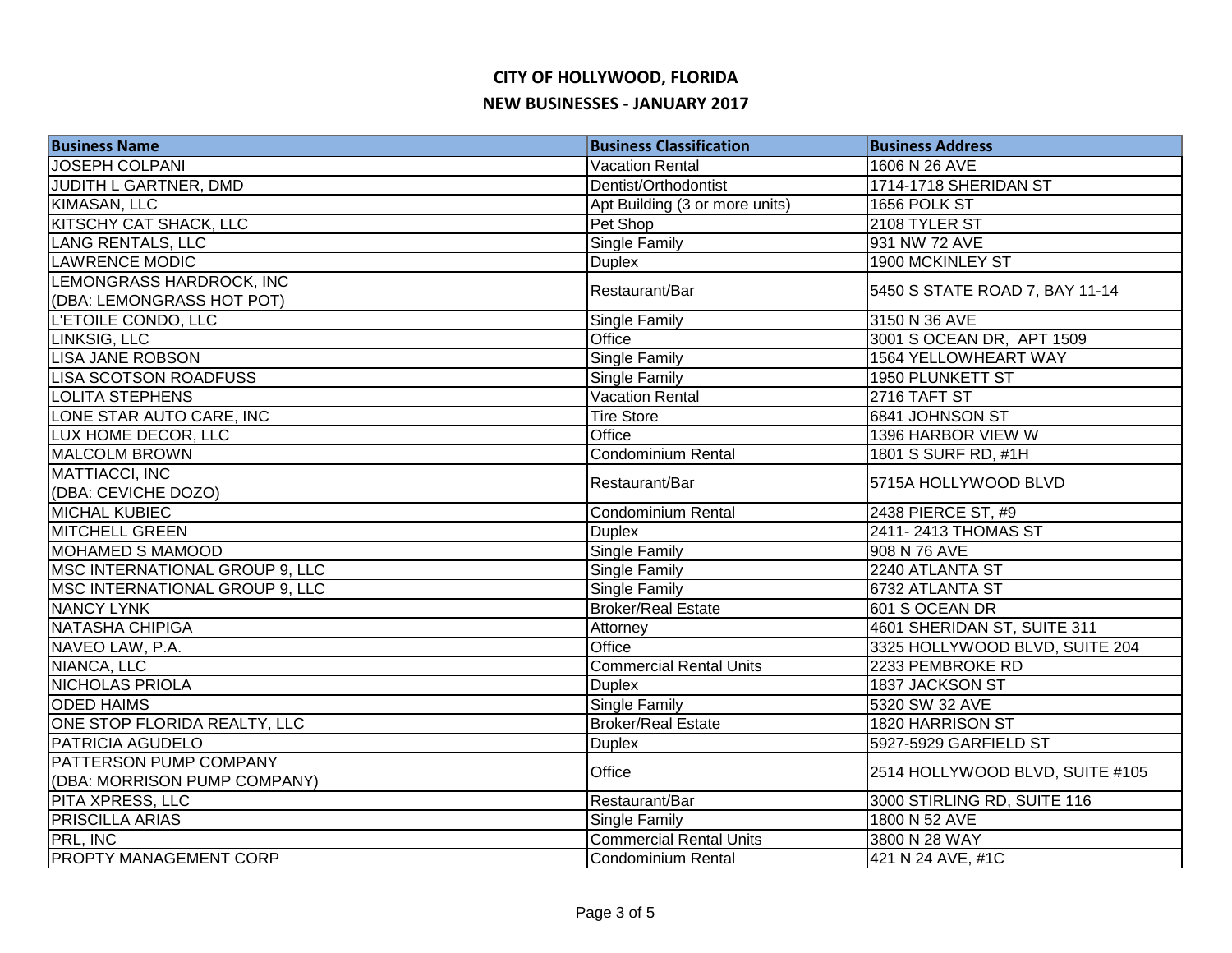| <b>Business Name</b>                 | <b>Business Classification</b>    | <b>Business Address</b>        |
|--------------------------------------|-----------------------------------|--------------------------------|
| RACETRAC PETROLEUM, NC               | Gas/Convenience Store             | 5800 HOLLYWOOD BLVD            |
| (DBA: RACETRAC #2434)                |                                   |                                |
| RADIUS RETAIL CONDOMINIUM, LLC       | <b>Commercial Rental Units</b>    | 290 N FEDERAL HWY              |
| <b>RASSUL GHORBANI</b>               | Single Family                     | 4525 JEFFERSON ST              |
| RAWSON PORTNOY PROPERTIES, LLC       | <b>Vacation Rental</b>            | 2412 MONROE ST                 |
| <b>REINIE ALVINO</b>                 | Single Family                     | 1601 DEWEY ST                  |
| <b>REMU VEN-USA, INC</b>             | Retail Store/Stock                |                                |
| (DBA: RIGO'S MEAL)                   |                                   | 1940 N 30 RD, BAY # 039        |
| RIGHT 2 PROTECT, LLC                 | Office                            | 6233 TAYLOR ST                 |
| <b>ROBERT WEINSTEIN</b>              | <b>Commercial Rental Units</b>    | 428-430 S DIXIE HWY            |
| <b>ROBIN SEGER</b>                   | Single Family                     | 919 WASHINGTON ST              |
| ROSA CONDOS, LLC                     | <b>Duplex</b>                     | 5915 FILLMORE ST               |
| ROSS DRESS FOR LESS, INC             | <b>Clothing/Apparel Store</b>     | 415 S STATE ROAD 7             |
| S & C A/C RECOVERY CORP.             | <b>Retail Store/Stock</b>         | 5919 PLUNKETT ST               |
| SADIE E NAVEO                        | Attorney                          | 3325 HOLLYWOOD BLVD, SUITE 204 |
| SANDY G GOLDENBERG, DMD              | Dentist/Orthodontist              | 1714-1718 SHERIDAN ST          |
| <b>SCR CAPITAL PARTNERS, LLC</b>     | Apt Building (3 or more units)    | 6220 DAWSON ST                 |
| <b>SEA LEGS MARINA INC</b>           | <b>Charter Boats</b>              | 5398 N OCEAN DR                |
| <b>SEGBRO HOLLYWOOD 1, LLC</b>       | <b>Commercial Rental Units</b>    | 2032 HOLLYWOOD BLVD            |
| <b>SHEIKH ASIM</b>                   | <b>Single Family</b>              | 2040 N 65 WAY                  |
| <b>SHS FLETCHER, LLC</b>             | Apt Building (3 or more units)    | 1712 FLETCHER ST               |
| <b>STEVEN SKOPP</b>                  | <b>Triplex</b>                    | 2657 DEWEY ST, #1-3            |
| <b>STEVEN SKOPP</b>                  | <b>Triplex</b>                    | 2210 GARFIELD ST               |
| <b>STEVEN SKOPP</b>                  | <b>Duplex</b>                     | 2222 GARFIELD ST, #1-2         |
| SUPERSTATION MEDIA, INC              | <b>Advertising Company/Agency</b> | 3325 HOLLYWOOD BLVD, SUITE 501 |
| SWIFTY OF HOLLYWOOD, LLC             | Laundry/Self Service              | 1601 N FEDERAL HWY             |
| TAYLOR 2526, LLC                     | <b>Duplex</b>                     | 2526 TAYLOR ST, #1-4           |
| <b>TCCRUZ INVESTMENTS, LLC</b>       | <b>Single Family</b>              | <b>1901 FLETCHER ST</b>        |
| THE INTERNATIONAL HOUSE OF TEAK, INC | Furniture/Houseware Stores        | 2115 HOLLYWOOD BLVD            |
| (DBA: THE HOUSE OF TEAK)             |                                   |                                |
| TLC DENTAL- HOLLYWOOD, LLC           | <b>Medical Office</b>             | 1714-1718 SHERIDAN ST          |
| (DBA: TLC DENTAL ORTHODONTICS, LLC)  |                                   |                                |
| TLC NURSING REGISTRY, INC            | Home Health Care Agency           | 2514 HOLLYWOOD BLVD, SUITE 508 |
| <b>TOOTSIE'S KITCHEN, LLC</b>        | 9135 Catering/Take Out Food       | 5643 PEMBROKE RD               |
| TRIANGLE AUTO CENTER, INC            | <b>Auto Sales</b>                 | 1450 N STATE ROAD 7            |
| (DBA: TOYOTA OF HOLLYWOOD)           |                                   |                                |
| <b>VICTORY SPA INC</b>               | Massage Parlor/Salon              | 2126A HOLLYWOOD BLVD, SUITE A  |
| VP INTERNATIONAL CONSULTING, INC     | Apt Building (3 or more units)    | 1017-1023 N 16 CT              |